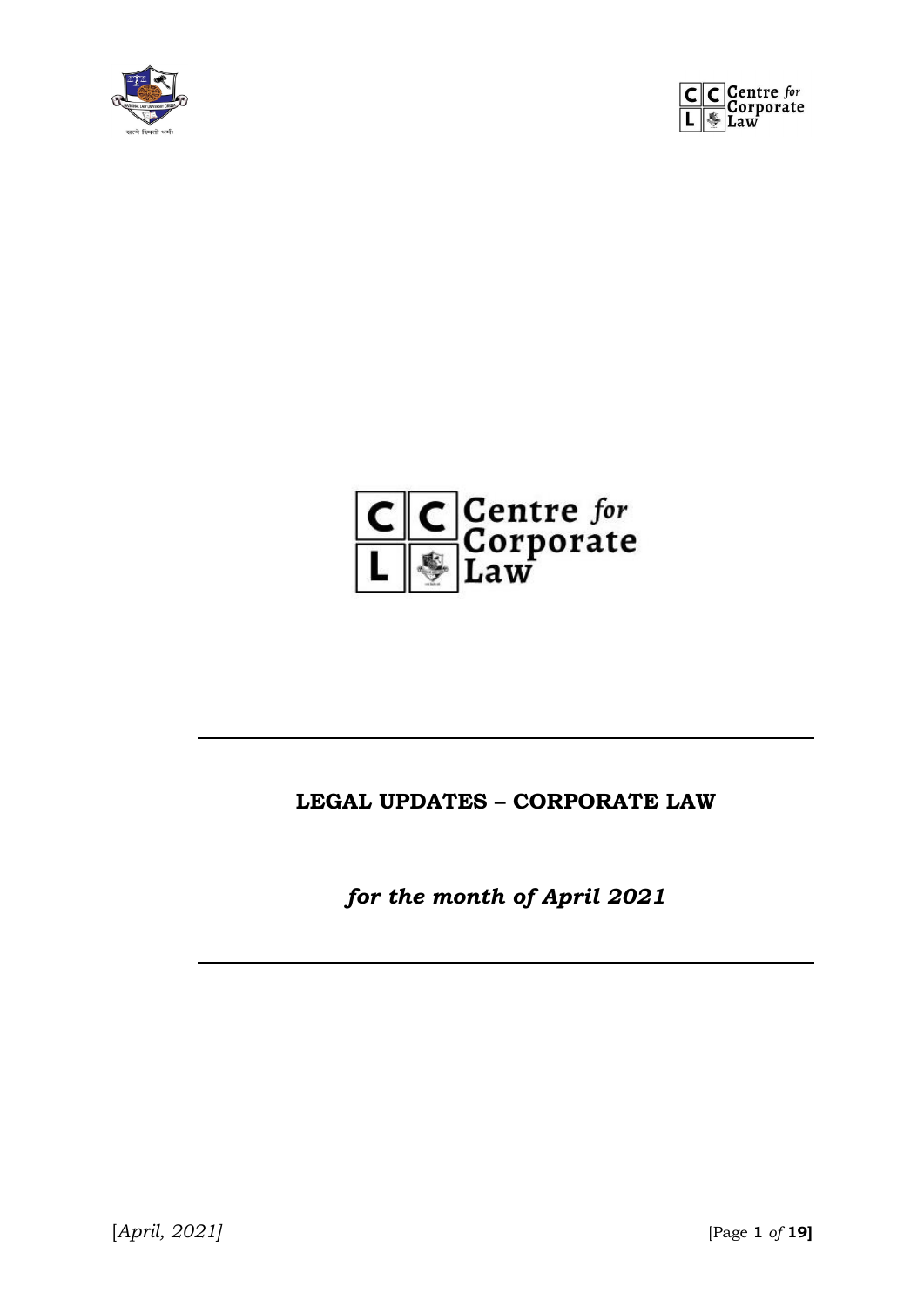



### **INSOLVENCY & BANKRUPTCY BOARD OF INDIA**

### **NOTIFICATIONS & CIRCULARS**

## **1.The Insolvency and Bankruptcy (Pre-Packaged Insolvency Resolution Process) Rules, 2021** *( 9th April)*

The Ministry of Corporate Affairs has notified the rules for the matters relating to the pre-packaged insolvency resolution process. In particular, they provide for the detailed pre-requisites for the initiation of pre-packaged insolvency resolution process under chapter III-A of the IBC.

(Notification available [here\)](https://ibbi.gov.in/uploads/legalframwork/f75906d8657a51f214785c697d9bb296.pdf)

# **2.Minimum amount of default for the matters relating to the pre-packaged insolvency resolution process of corporate debtor under Chapter III-A of the Code** *(9th April)*

Ministry of Corporate Affairs has specified Rs. 10,00,000/ as the minimum amount of default for the matters relating to the pre-packaged insolvency resolution process of corporate debtor under Chapter III-A of the Code.

(Notification available [here\)](https://ibbi.gov.in/uploads/legalframwork/e9b1c4b3489e51213db701b27222b474.pdf)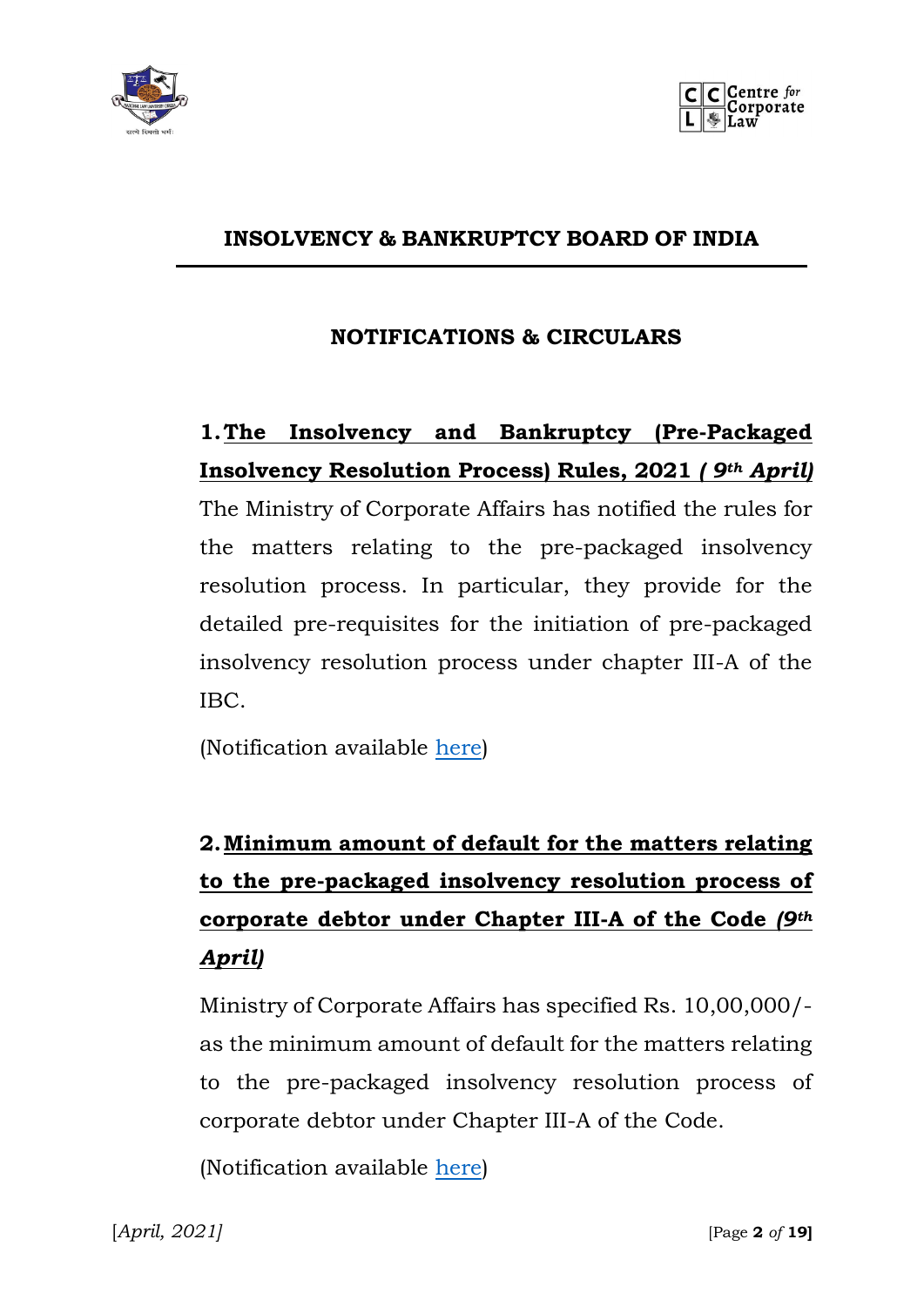



## **3.Insolvency and Bankruptcy Board of India (Pre-Packaged Insolvency Resolution Process) Regulations, 2021** *(9th April)*

The Insolvency and Bankruptcy Board of India has notified regulations regarding pre-packaged insolvency resolution process (PPIRP) for the stakeholders (corporate debtors classified as micro, small and medium enterprises ) to use, and the manner of carrying out various tasks by them as part of the PPIRP such as the general meetings and communication, essential supplies, extortionate credit transaction, pre-packaged insolvency resolution process costs, eligibility and appointment of resolution professional, initiation of process, termination of PPIRP etc.

(Notification available [here\)](https://ibbi.gov.in/uploads/legalframwork/0dd40b82af7a770d5e89c0d9e37bdb45.pdf)

## **4.Insolvency and Bankruptcy Board of India (Information Utilities) (Amendment) Regulations, 2021** *(13th April)*

The Insolvency and Bankruptcy Board of India made regulations to amend the Insolvency and Bankruptcy Board of India (Information Utilities) Regulations, 2017. It inserted clauses with regard to minimum service quality standards for registration of users, issuance of record of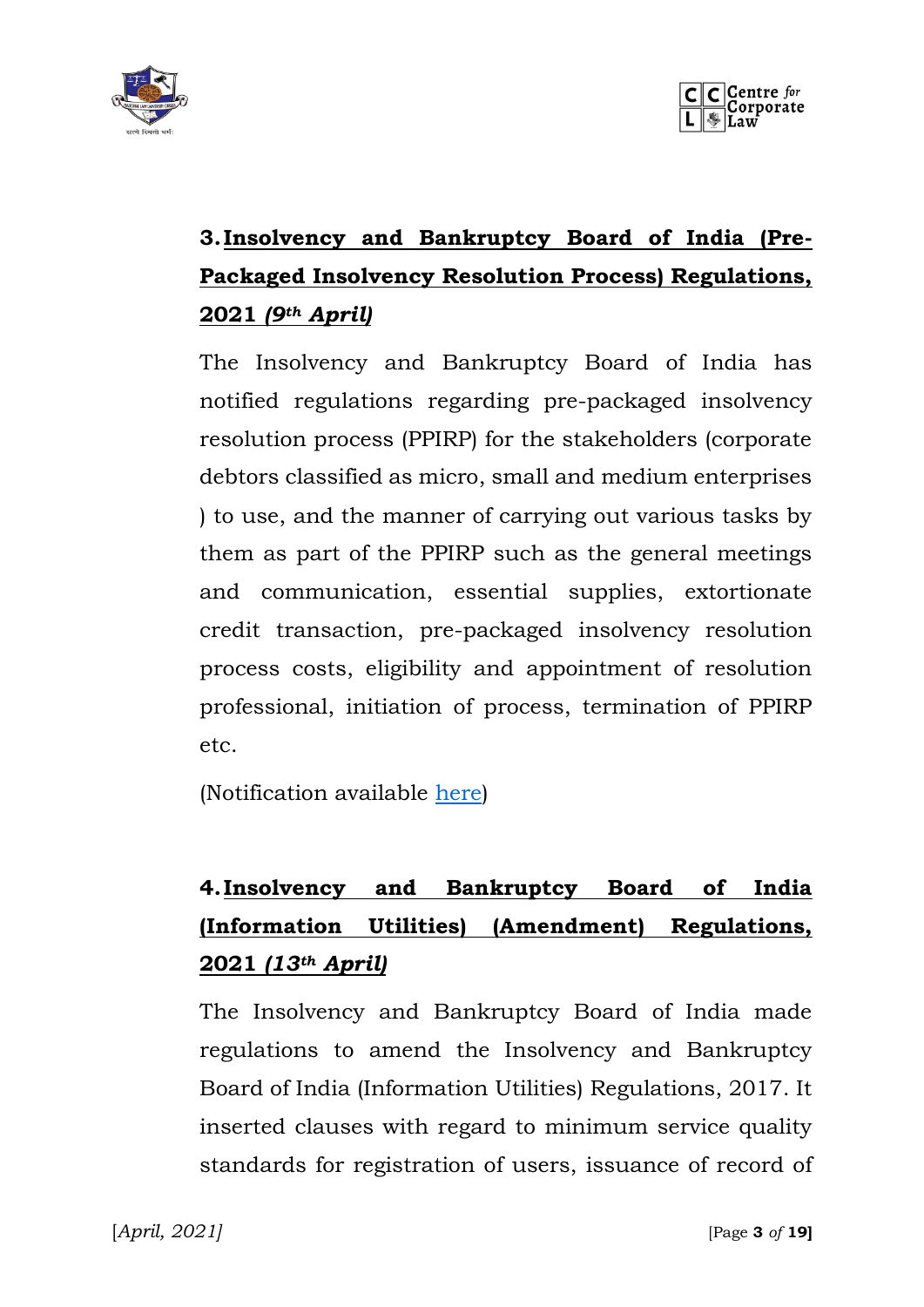



default, and issuance of annual statement to registered users. It also inserted regulation 36A (Publication of statistical information) in the principal regulations, after regulation 36. It requires the statistics relating to debt related information such as distribution of debts in terms of currency, geography, sector, size, tenor, type, lending arrangement, and incidence of default to be published quarterly.

(Notification available [here\)](https://ibbi.gov.in/uploads/legalframwork/874c1870a61be056ec690a5ecb928ef0.pdf)

# **5.Insolvency and Bankruptcy Board of India (Model Bye-Laws and Governing Board of Insolvency Professional Agencies) (Second Amendment) Regulations, 2021** *(27th April)*

The IBBI vide has notified regulations to amend the Insolvency and Bankruptcy Board of India (Model Bye-Laws and Governing Board of Insolvency Professional Agencies) Regulations, 2016. In clause 12A sub-clause (5), the IBBI added proviso regarding the situation when authorisation for assignment is not issued, renewed or rejected by the Agency and in sub-clause (7).

(Notification available [here\)](https://ibbi.gov.in/uploads/legalframwork/cc46284330f773a4c2e4515c03d78d6d.pdf)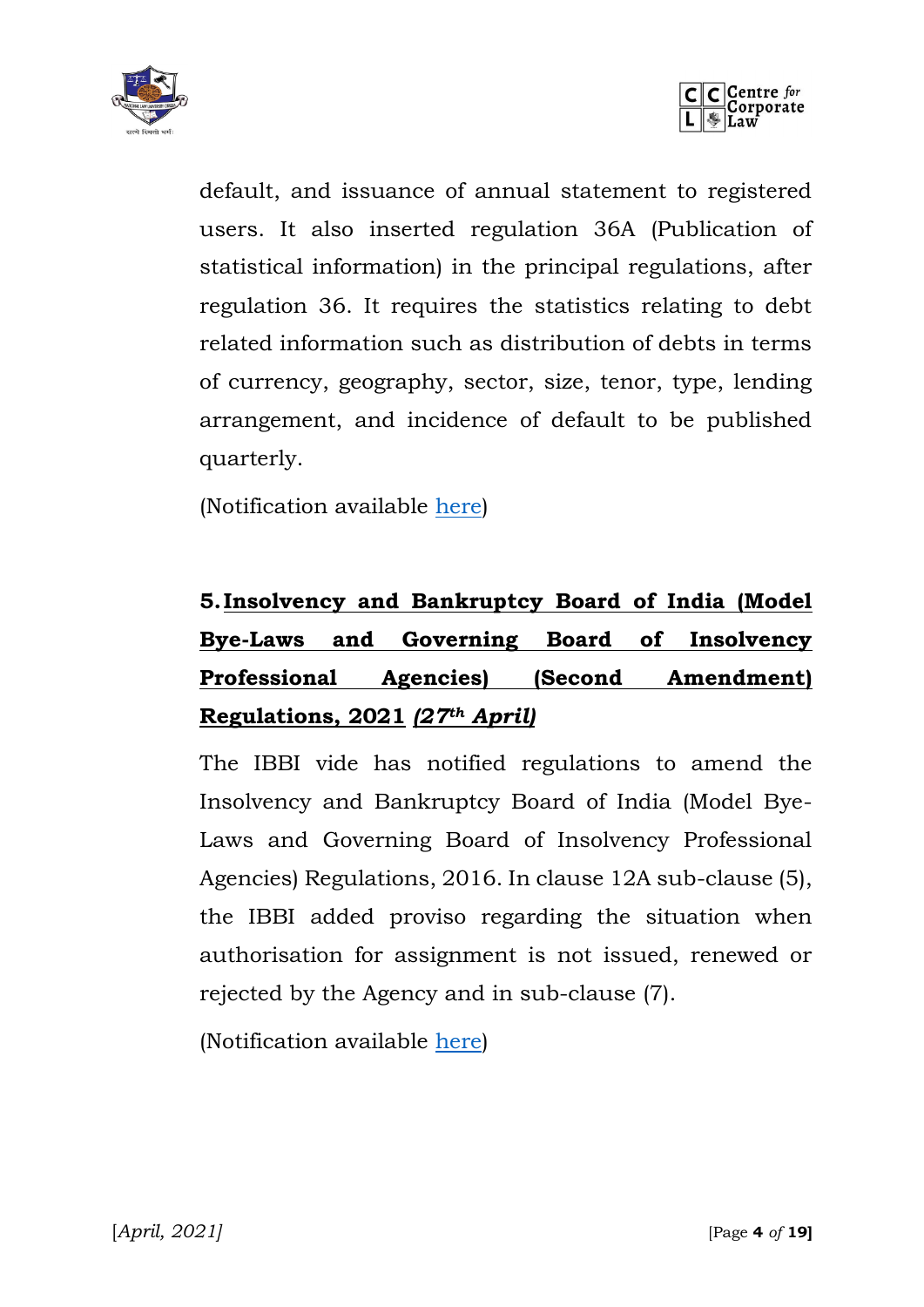



# **6.Insolvency and Bankruptcy Board of India (Insolvency Professionals) (Amendment) Regulations, 2021** *(27th April)*

The IBBI has amended the Insolvency and Bankruptcy Board of India (Insolvency Professionals) Regulations, 2016. It has inserted proviso under the principal regulations, in regulation 13(2), clause (b) wherein if an individual ceases to be its director or partner, as the case may be, the insolvency professional entity shall inform the Board, within thirty days of such cessation.

(Notification available [here\)](https://ibbi.gov.in/uploads/legalframwork/c91c364ba5f65d67f1fd3c1e8e3cf4df.pdf)

### **7.President promulgates an Ordinance to amend the Insolvency and Bankruptcy Code, 2016** *(4th April)*

The President promulgated an ordinance to further amend the Insolvency and Bankruptcy Code, 2016 keeping in view of the impacts COVID-19 pandemic has had on businesses, financial markets and economies all over the world, including India, and the business operations of micro, small and medium enterprises exposing financial distress. It introduced Pre-Packaged insolvency resolution process for MSMEs in the Code based on recommendations made by the Insolvency Law Committee  $(ILC).$ 

(Ordinance detail available [here\)](https://ibbi.gov.in/uploads/legalframwork/04af067c22275dd1538ab2b1383b0050.pdf)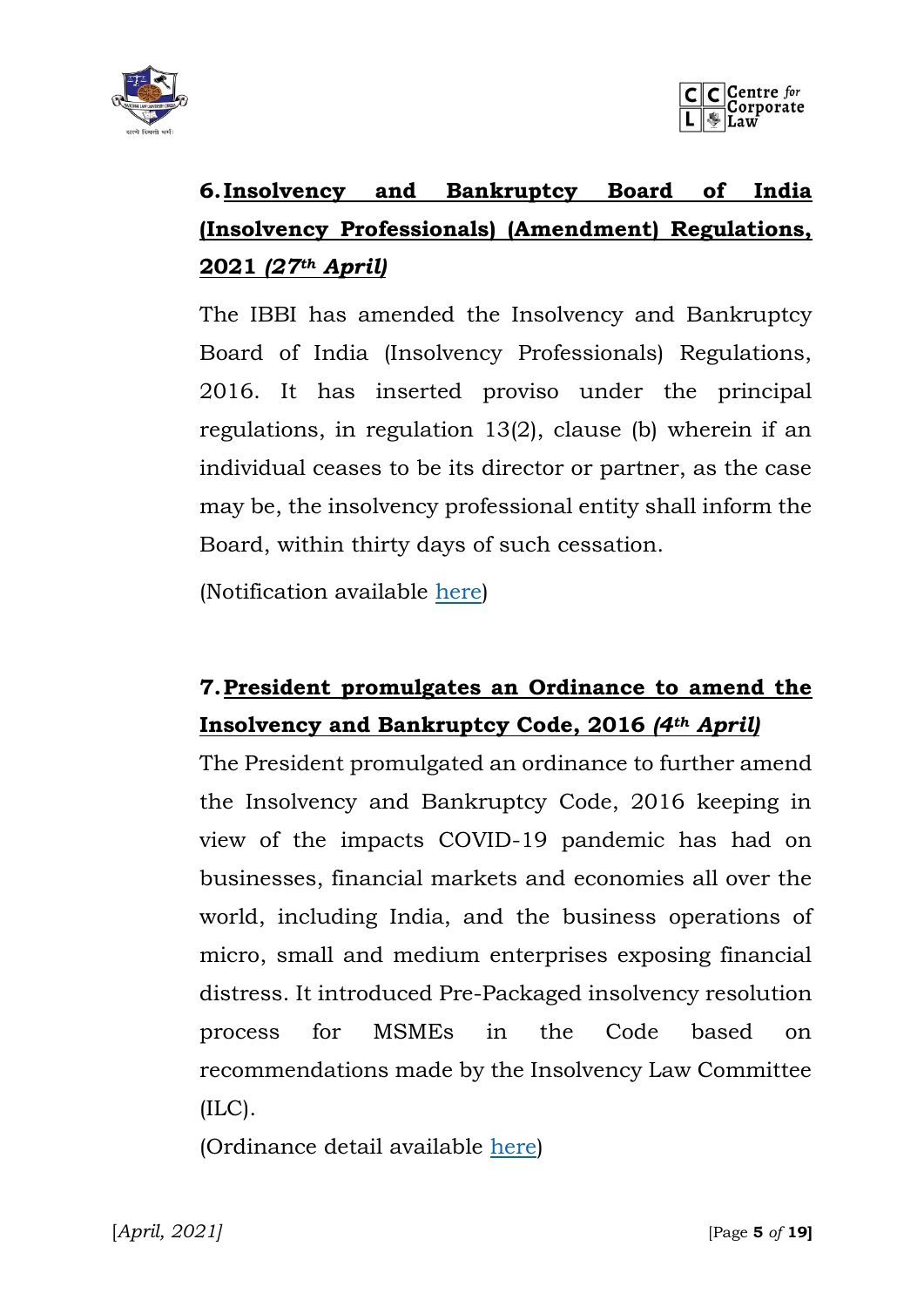



#### **CASES**

## **1. Union of India vs. Vijaykumar V. Iyer [Company Appeal (AT) (Insolvency) No. 733 of 2020]** *(13th April)*

The Hon'ble NCLAT considered and answered all the questions framed by the Hon'ble Supreme Court in Union of India vs. Association of Unified Telecom Service Providers of India, etc. and decided that Spectrum is a natural resource and the Government is holding the same as *cestui que trust*. Further it was ruled, *inter alia,* that Spectrum, being intangible asset of the Licensee/ TSPs/ TelCos/ Corporate Debtor, can be subjected to insolvency/liquidation proceedings and the dues of Central Government/ DOT under the Licence along with deferred/ default payment instalments of spectrum acquisition fall within the ambit of Operational Dues under I&B Code. However, the Hon'ble NCLAT went on to rule that triggering of Corporate Insolvency Resolution Proceedings under IBC with the object of wiping off of such dues, not being for insolvency resolution, but with malicious or fraudulent intention, would be impermissible. Additionally, the spectrum cannot be utilized without payment of requisite dues which cannot be wiped off by triggering CIRP under IBC subjecting the Central Government to be contended with the peanuts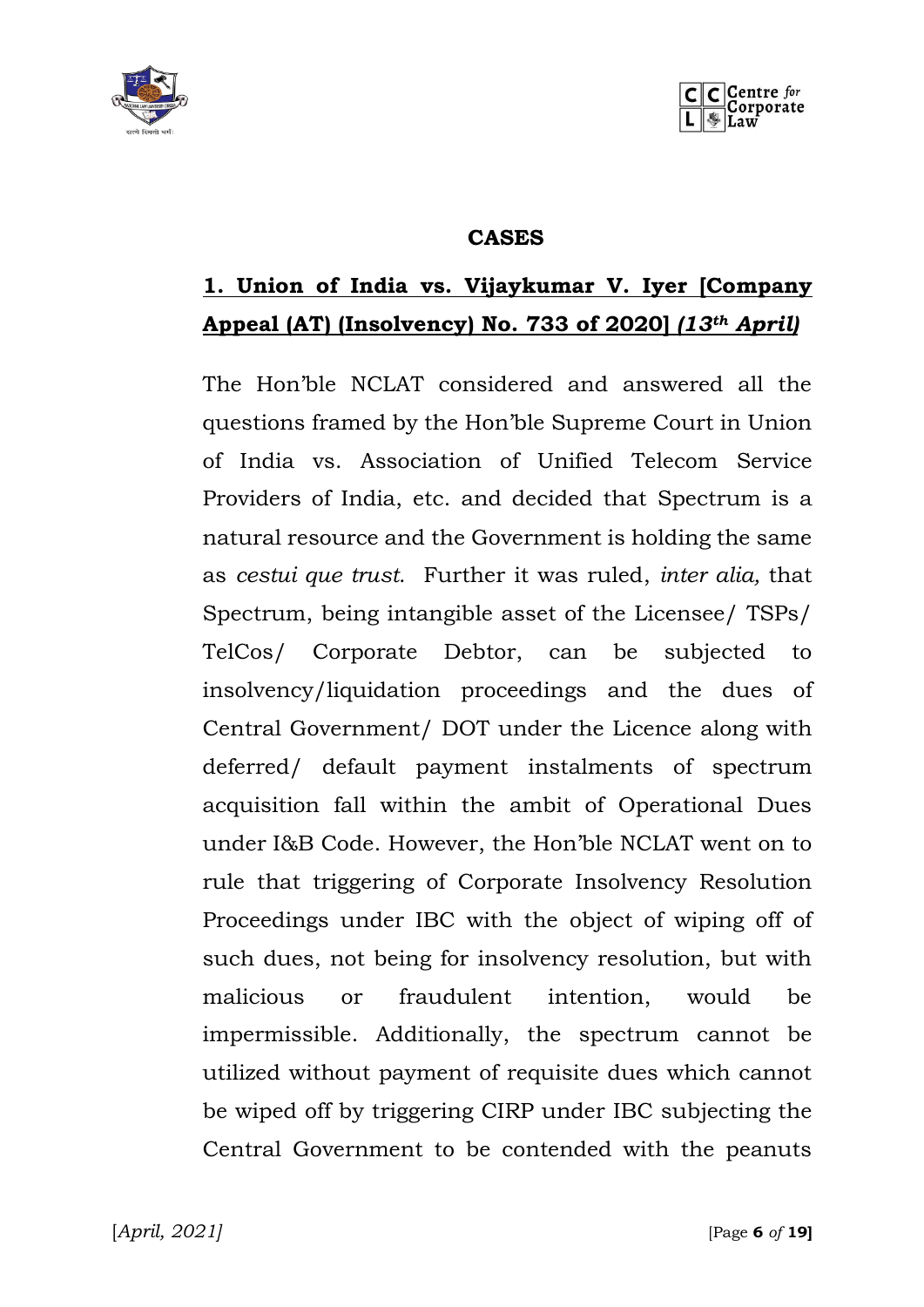



offered to it as 'Operational Creditor' within the ambit of distribution mechanism contemplated under Section 53 of IBC .

(Order available [here\)](https://d2r2ijn7njrktv.cloudfront.net/IL/uploads/2021/04/14174424/Aircel-Order.pdf)

## **2. Ghanashyam Mishra and Sons Pvt. Ltd. vs. Edelweiss Asset Reconstruction Company Ltd. [Civil Appeal No. 8129 of 2019]** *(13th April)*

In this landmark judgment the Hon'ble Supreme Court clarified the position of law with respect to the fate of dues after the approval of the resolution plan. The Apex Court reiterated that once a resolution plan is approved, the claims provided in the resolution plan shall stand frozen and will be binding on the Corporate Debtor and its employees, members, creditors, including the Central Government, any State Government or any local authority, guarantors and other stakeholders and all other claims shall stand extinguished. Further, the Apex Court held that the 2019 amendment to Section 31 of the IBC is clarificatory and declaratory in nature and therefore will be effective from the date on which the IBC has come into effect.

(Order available [here\)](https://ibbi.gov.in/uploads/order/ecaeca64f566cdaa84f535bce42f1232.pdf)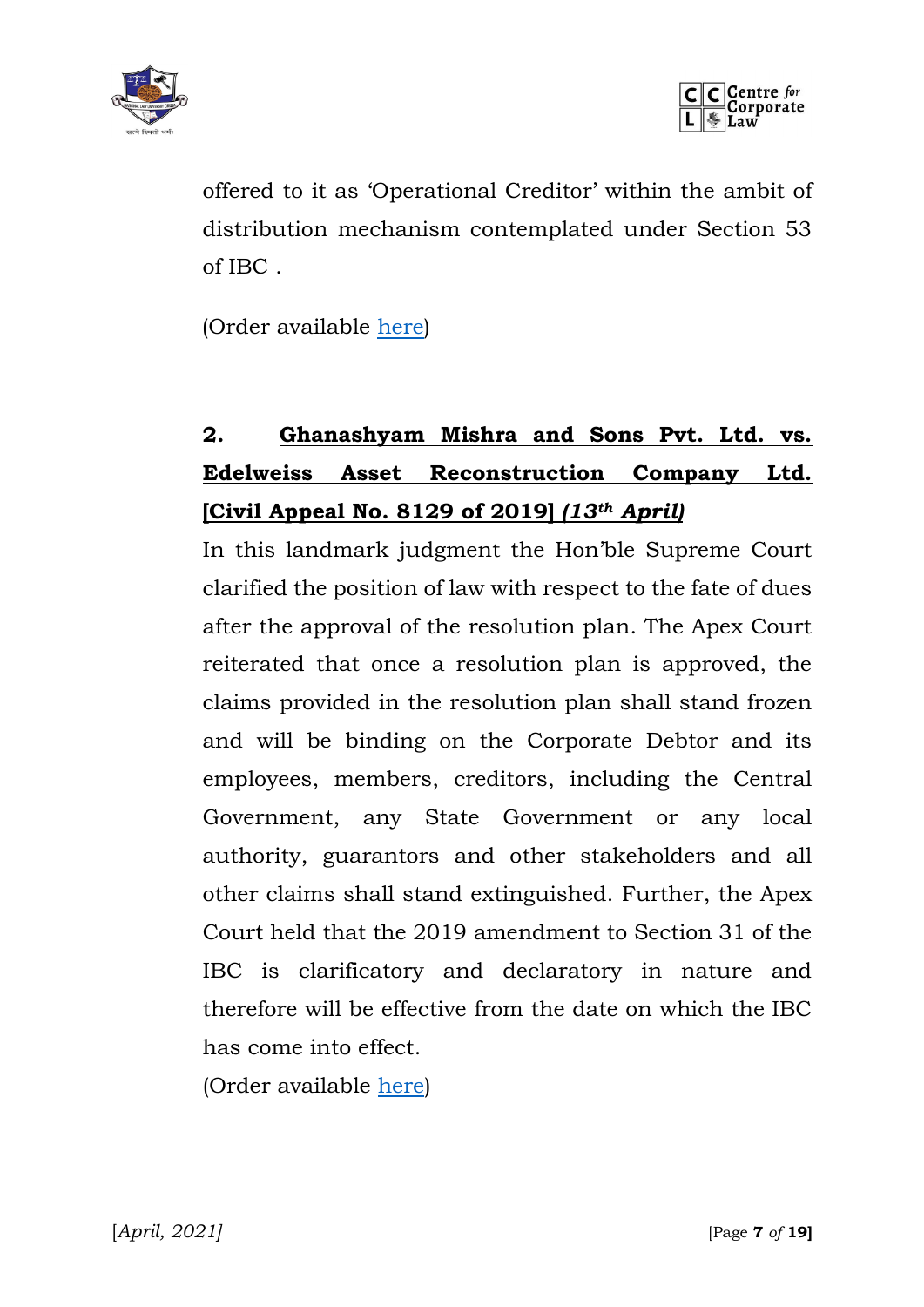

# **3. Asset Reconstruction Company (India) Limited vs. Bishal Jaiswal & Anr. [Civil Appeal No. 323 of 2021]** *(15th April)*

The Hon'ble Supreme Court set aside the majority judgment of the Full Bench of the NCLAT in V. Padmakumar vs. Stressed Assets Stabilisation Fund dated 12.03.2020 while ruling that entries in balance sheets would amount to acknowledgement of debt for the purpose of extending limitation under Section 18 of the Limitation Act.

(Order available [here\)](https://ibbi.gov.in/uploads/order/6f46d35423eabba10c230c216c6c78d9.pdf)

# **4. Technology Development Board Vs. Mr. Anil Goel Liquidator of Gujarat Oleo Chem Limited (GOCL) [Company Appeal (AT) (Insolvency) No.731 of 2020]**  *(5th April)*

The Hon'ble NCLAT, New Delhi ruled that first charge holder will have priority in realising its security interest if it elects to realize its security interest and does not relinquish the same. However, once a Secured Creditor opts to relinquish its security interest, the distribution of assets would be governed by the provision engrafted in Section 53(1)(b)(ii) where under all Secured Creditors having relinquished security interest rank equally and in the waterfall mechanism are second only to the insolvency resolution process costs and the liquidation costs.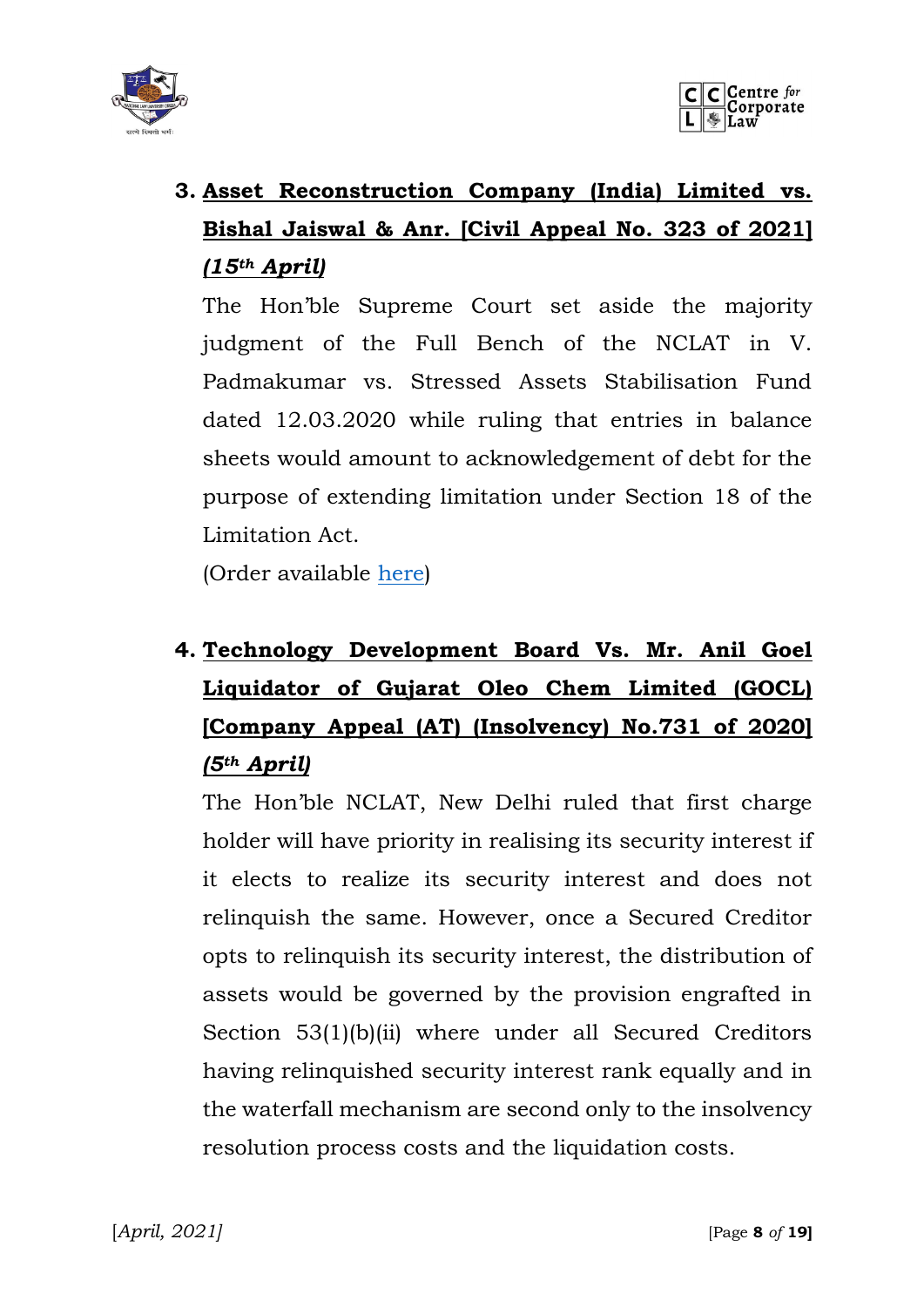



(Order available [here\)](https://nclat.nic.in/Useradmin/upload/1116383502606bf2db5f368.pdf)

## **5. The Directorate of Enforcement Vs. Sh Manoj Kumar Agarwal, Resolution Professional [Company Appeal (AT)(Insolvency) No. 575/2019]** *(9th April)*

The Hon'ble NCLAT, New Delhi ruled that there is no conflict between PMLA and IBC and even if a property has been attached in the PMLA which is belonging to the Corporate Debtor, if CIRP is initiated, the property should become available to fulfil objects of IBC till a resolution takes place or sale of liquidation asset occurs in terms of Section 32A. Thus if the Authorities under PMLA on the basis of the attachment or seizure done or possession taken under the said Act resist handing over the properties of the Corporate Debtor to the IRP/RP/Liquidator the consequence of which will be hindrance for them to keep the Corporate Debtor a going concern till resolution takes place or liquidation proceedings are completed, the obstructions will have to be removed.

(Order available [here\)](https://nclat.nic.in/Useradmin/upload/192006064860708c7a0445d.pdf)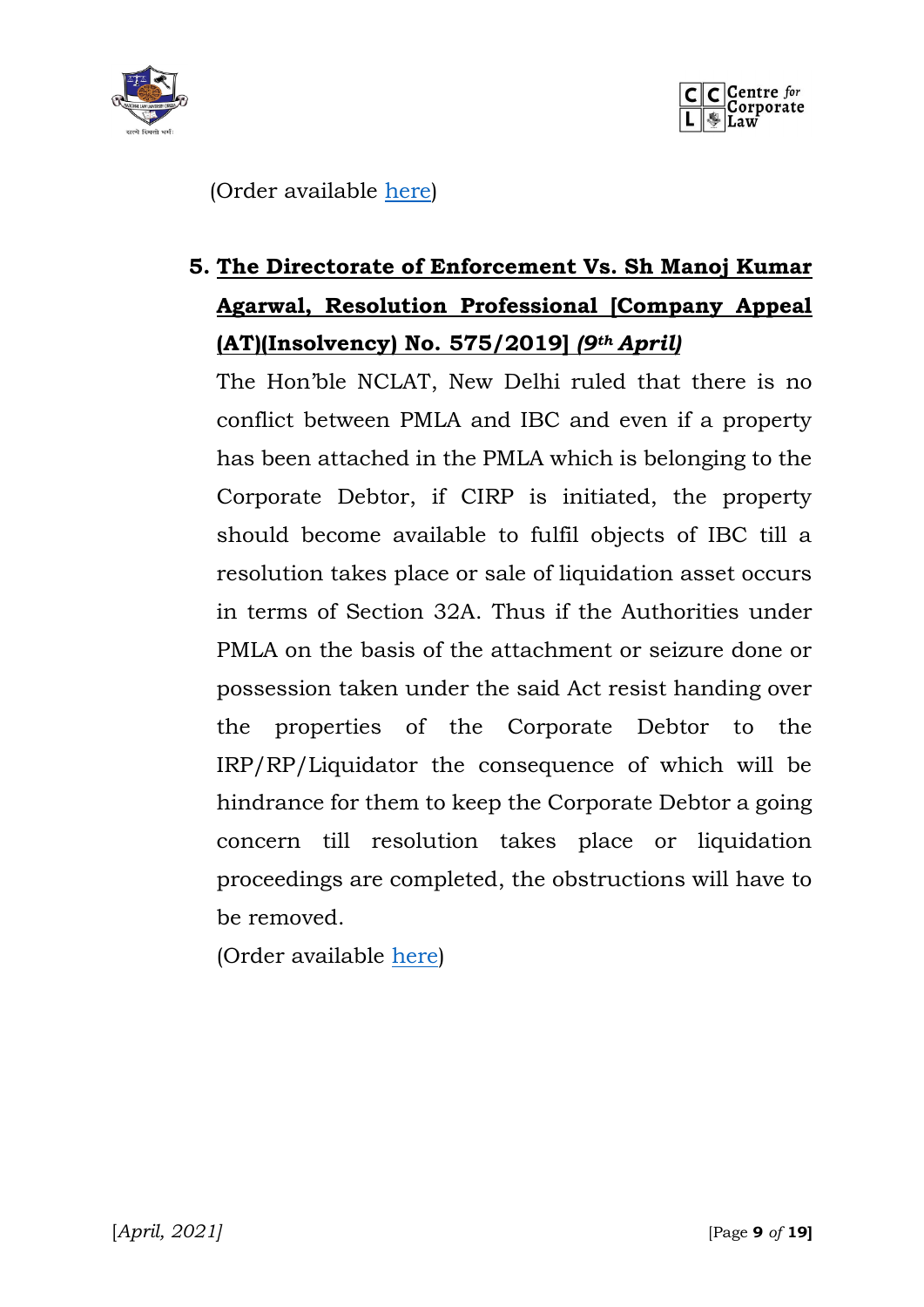



#### **SECURITIES AND EXCHANGE BOARD OF INDIA**

#### **ORDERS**

### *1.***SEBI fines the Ambanis for irregularities in RIL shareholding** *(7th April)*

SEBI has penalized Mukesh Ambani, Anil Ambani, Nita and Tina Ambani and a few others for the violation of Regulation 11(1) of the SEBI (Substantial Acquisition of Shares and Takeover) Regulations, 1997.

The penalty has been imposed over the irregularities relating to the issue of 12 crore equity shares in January 2000 by RIL allotted to 38 entities who were Persons Acting in Concert with RIL. However, 6.83% shares that were acquired by RIL promoters together with PACs, were alleged to be in excess of ceiling of 5% prescribed in regulation 11(1) of Takeover Regulations. It was alleged that RIL failed the obligation to make a public announcement for the acquisition of more than the 5% ceiling defeated Regulation 11(1) of the Takeover Regulations.

The Adjudicating Officer observed that RIL's failure to make a public announcement deprived the shareholders of statutory rights and opportunity to exit from the company.

(Adjudication Order available [here.](https://www.sebi.gov.in/enforcement/orders/apr-2021/adjudication-order-in-the-matter-of-reliance-industries-ltd_49787.html))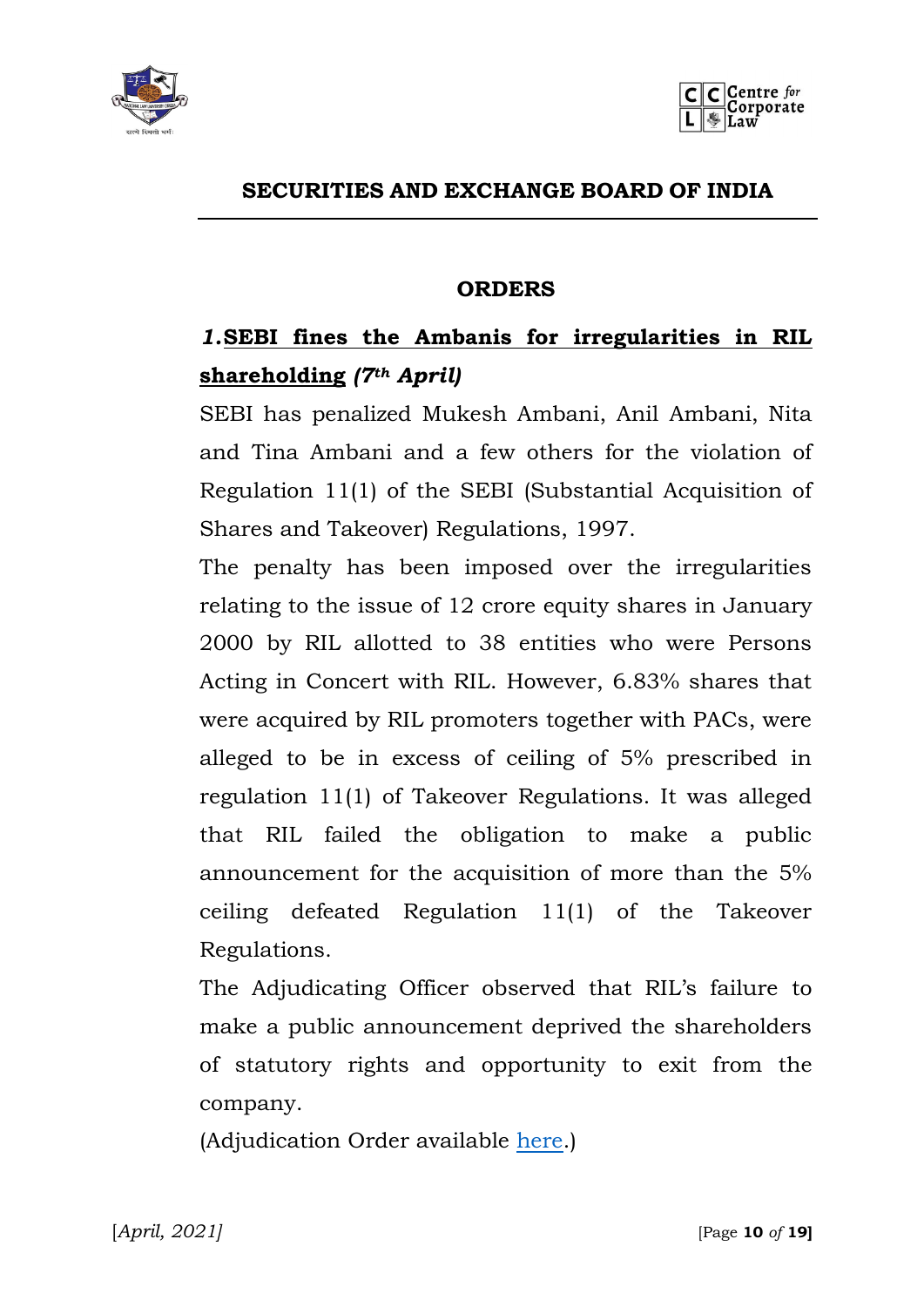



## **2.SEBI penalizes Yes Bank in the matter of AT1 Bonds of Yes Bank Limited** *(12th April)*

SEBI imposed a fine of Rs. 25 crores on Yes Bank and Rs. 50 lakh and 1 crore respectively on its senior executives alleging the violations of Regulations 3(a), 3(c), 3(d) and 4(1) of the SEBI (Prohibition of Fraudulent and Unfair Trade Practices relating to Securities Market) Regulations, 2003 in regards to Yes Bank's AT1 Bonds.

The matter was taken up by SEBI after receiving several complaints from AT1 bond investors raising questions about the selling of the instrument. After an investigation SEBI found that the individual investors to the AT1 Bonds were not provided with all the information including the Term Sheet and that Yes Bank failed to appraise them of all the risks involved in subscription of AT1 Bonds. (Order available [here.](https://www.sebi.gov.in/enforcement/orders/apr-2021/adjudication-order-in-the-matter-of-at1-bonds-of-yes-bank-limited_49822.html))

## **3.SEBI slapped a fine of Rs. 1 crore Aptech Ltd for violating insider trading norms** *(28th April)*

SEBI after investigating to ascertain whether there were any disclosure lapses and violations under the SEBI PIT Regulations by Aptech, observed that Aptech had failed to close the trading window in relation to Unpublished Price Sensitive Information pertaining to a press release related to foraying into pre-school segment.

Amit Pradhan, the Adjudicating Officer noted that "Aptech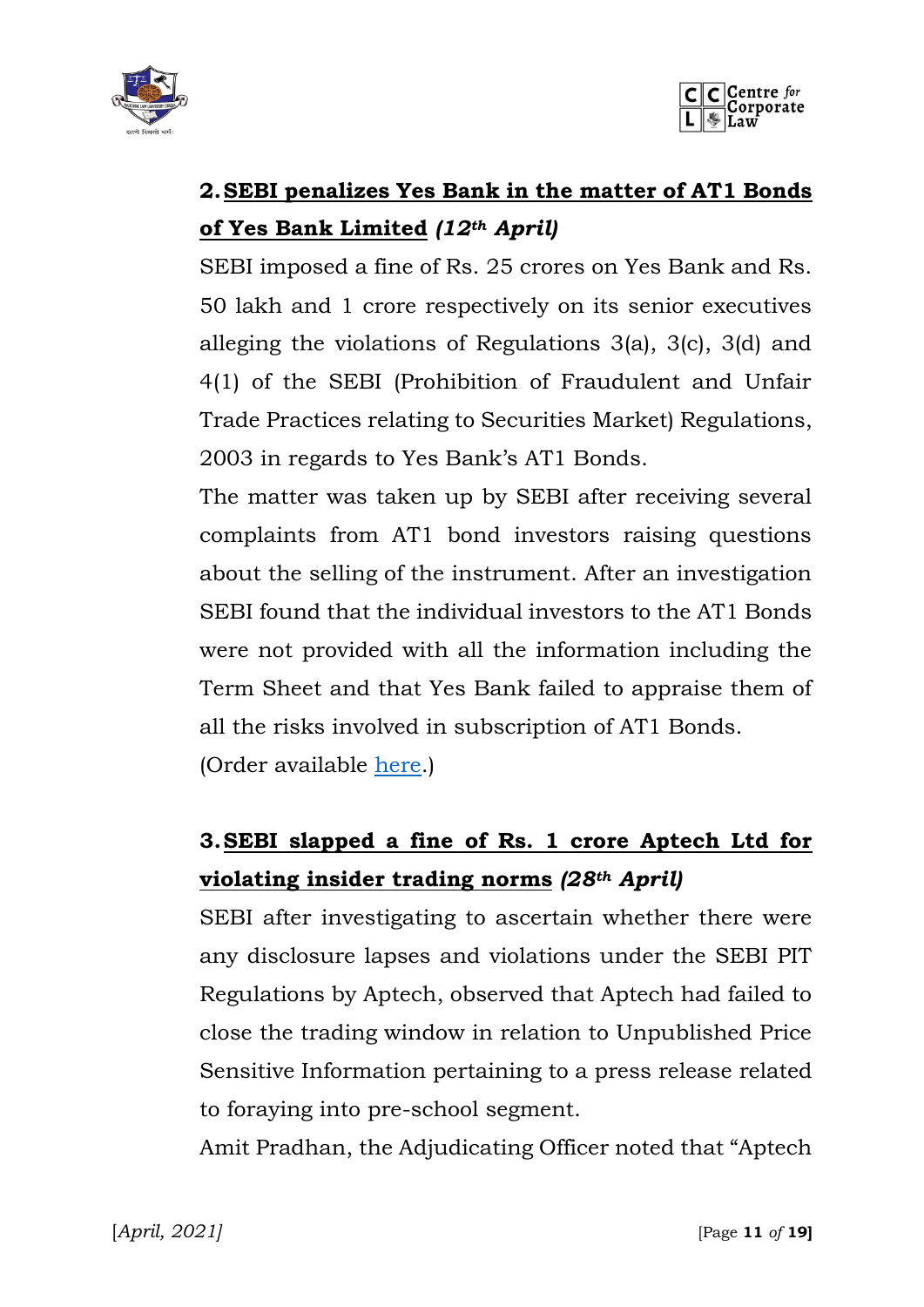



effectively used the trading window mechanism as an instrument for preventing insider trading by designated persons and their immediate relative who were "insiders", such wrongful gains made by them could be averted". (Order available [here.](https://www.sebi.gov.in/enforcement/orders/apr-2021/adjudication-order-in-the-matter-of-aptech-limited_49972.html))

# **4.Japanese Firm Minebea Mitsumi settles takeover norms violation case with SEBI paying 17 lakhs** *(19th April)*

Minebea Mitsumi Inc, a Japanese Firm filed a *suo moto* settlement application for the violation of Regulations 3(1), 4, 5(1), 13(2)(e) and 15(1) of the SEBI (Substantial Acquisition of Shares and Takeover) Regulations, 2011 for a delay by Minebea in making public offer in respect of Jay Ushin Limited.

SEBI in exercise of its powers conferred under Section 15JB of the SEBI Act, 1992 and in terms of Regulation 23 read with 28 of the SEBI (Settlement Proceedings), Regulation, 2018 ordered for the matter to be settled.

Click [here.](https://www.sebi.gov.in/enforcement/orders/apr-2021/settlement-order-in-respect-of-minebea-mitsumi-inc-in-the-matter-of-jay-ushin-limited_49894.html)

# **5.SEBI clarifies crucial aspects of Investment Advisers Regulations under Informal Guidance sought by Paytm** *(16th April)*

SEBI through its interpretive letter under the SEBI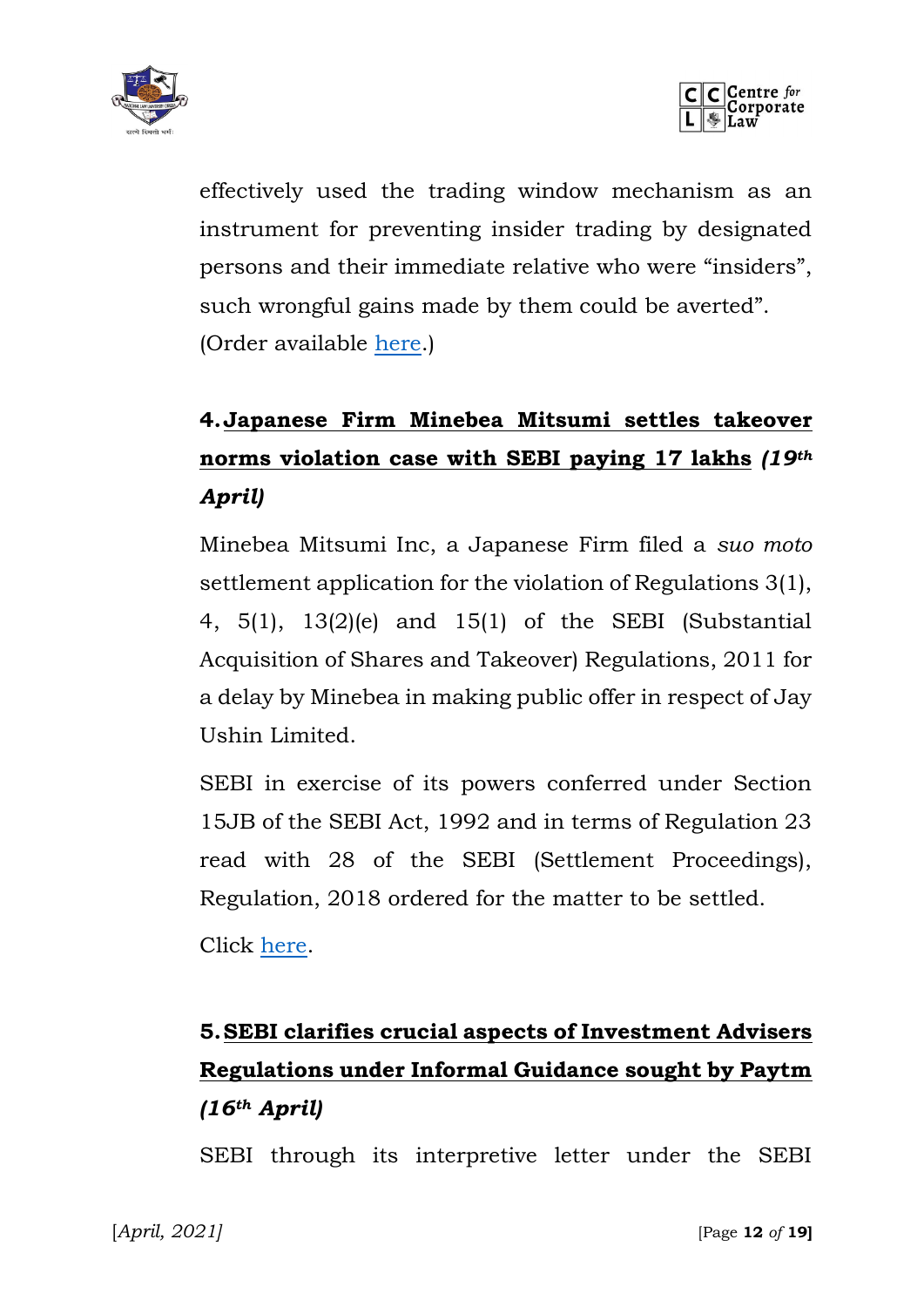



(Informal Guidance) Scheme, 2003 sought by Paytm Money Limited has made several clarifications. In response to Paytm's queries SEBI clarified that the Investment Advisers registered under the SEBI (Investment Advisers) Regulations, 2013 may not (i) seek electronic consent from clients instead of a signed investment advisory agreement while rendering any investment advice; (ii) be reimbursed from asset management companies for any expenses incurred while rendering service to clients; (iii) appoint a department head, who is not an MD or a designated director or managing chairman or executive chairman or any other equivalent management body of the Investment Adviser, as its 'principal officer'.

(Informal Guidance available [here.](https://www.sebi.gov.in/enforcement/informal-guidance/apr-2021/informal-guidance-sought-by-paytm-money-limited-regarding-sebi-investment-advisers-regulations-2013_49853.html))

### **CIRCULARS**

## **1. Circular on Setting up of Limited Purpose Clearing Corporation (LPCC) by Asset Management Companies (AMCs) of Mutual Funds** *(6th April)*

The circular prescribes modalities for contribution of AMCs towards share capital of LPCC. The contribution from AMCs shall be in proportion to the Average AUM of open-ended debt oriented mutual fund schemes.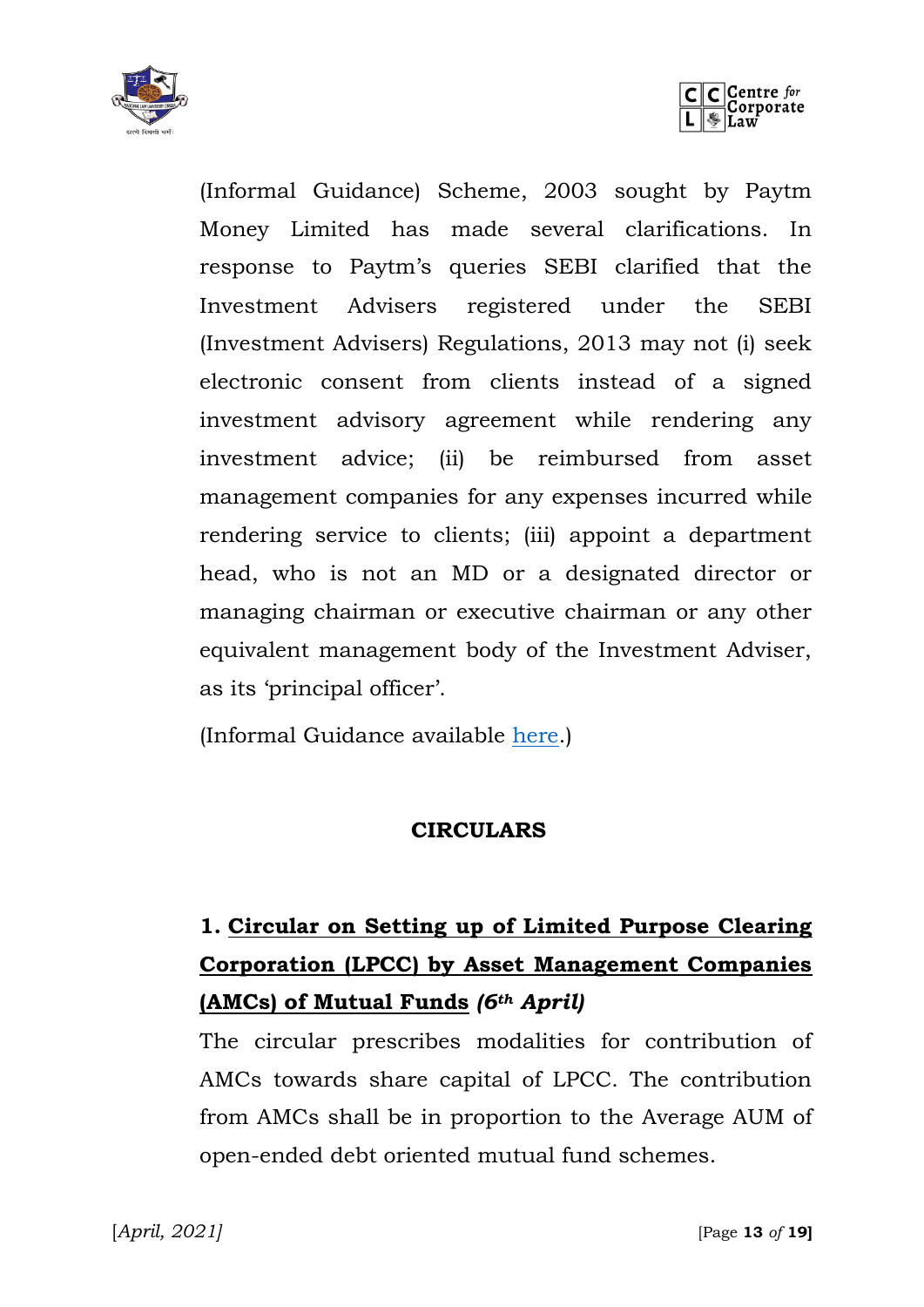



(Circular available [here](https://www.sebi.gov.in/legal/circulars/apr-2021/setting-up-of-limited-purpose-clearing-corporation-lpcc-by-asset-management-companies-amcs-of-mutual-funds_49770.html) )

### **2.Circular on Regulatory reporting by AIFs** *(7th April)*

The circular prescribes that AIFs are required to submit periodical reports to SEBI relating to their activity. (Circular available [here](https://www.sebi.gov.in/legal/circulars/apr-2021/circular-on-regulatory-reporting-by-aifs_49788.html) )

## **3.Circular on Reporting Formats for Mutual Funds** *(12th April)*

The reports to be submitted by AMCs to Trustees, by AMCs to SEBI and by Trustees to SEBI have been reviewed and revised under this circular. The bi-monthly Compliance Certificate, half yearly Compliance Certificate has been discontinued. The format for Quarterly reports to AMCs and the Compliance Test Reports to SEBI have been revised.

(Circular available [here](https://www.sebi.gov.in/legal/circulars/apr-2021/circular-on-reporting-formats-for-mutual-funds_49813.html) )

## **4.Circular on Alignment of interest of Key Employees of Asset Management Companies (AMCs) with the Unitholders of the Mutual Fund Schemes** *(28th April)*

While SEBI has taken steps to standardize the scheme categories and characteristics of each category, the management of risk return profile of the scheme's rests with the AMCs and the Key Employees. In order to align the interest of the Key Employees of the AMCs with the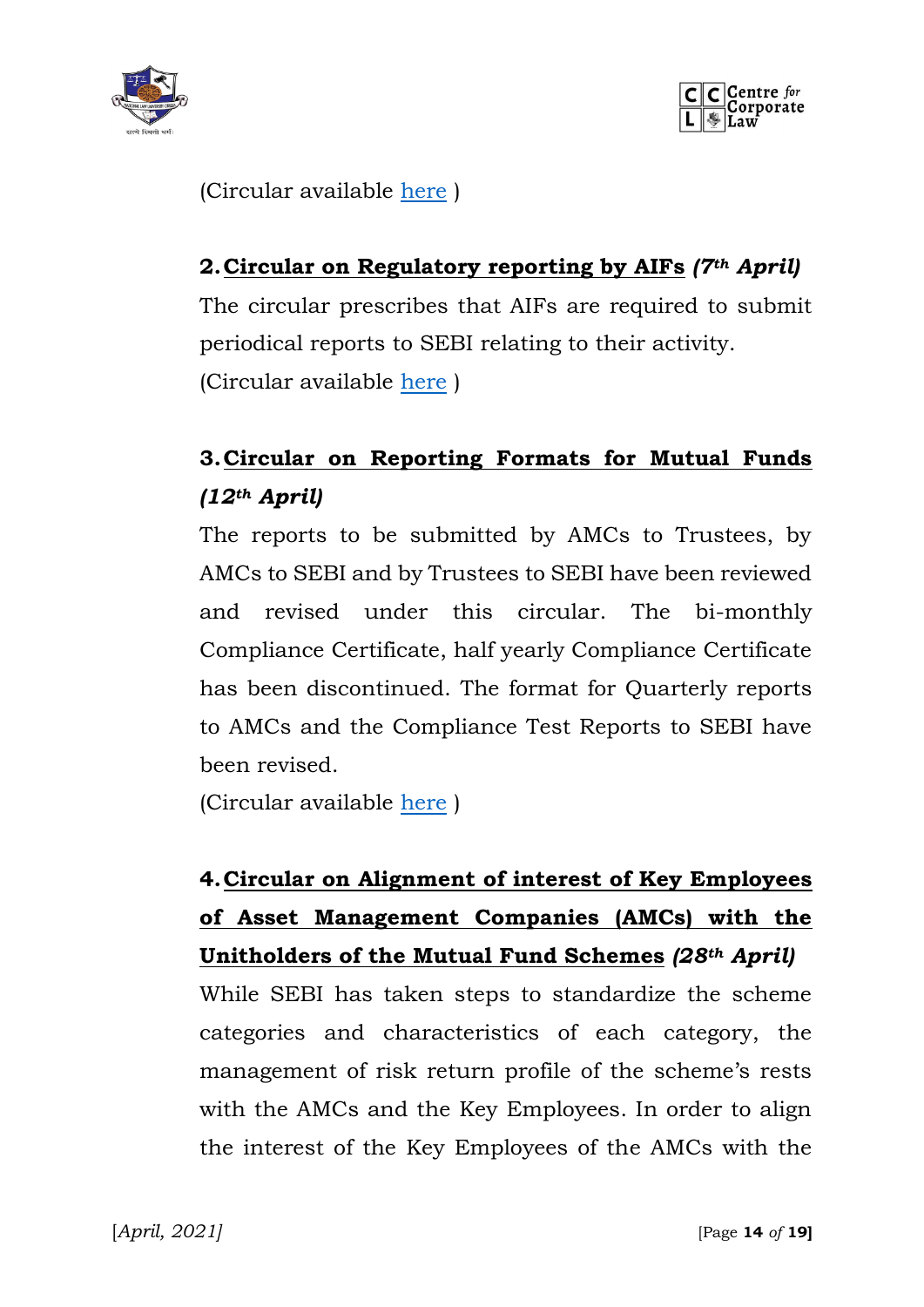



unitholders of the mutual fund schemes, it has been decided that a part of compensation of the Key Employees of the AMCs shall be paid in the form of units of the scheme through the guidelines provided in the circular. (Circular available [here](https://www.sebi.gov.in/legal/circulars/apr-2021/alignment-of-interest-of-key-employees-of-asset-management-companies-amcs-with-the-unitholders-of-the-mutual-fund-schemes_49979.html) )

**5.Circular on Disclosure of the following only w.r.t schemes which are subscribed by the investor: (a) risko-meter of the scheme and the benchmark along with the performance disclosure of the scheme vis-à-vis benchmark and (b) Details of the portfolio** *(29th April)* Based on the recommendation of Mutual Fund Advisory Committee AMCs shall disclose risk-o-meter of the scheme and send in details of the scheme portfolio. This circular shall be applicable with effect from June 1, 2021. (Circular available [here](https://www.sebi.gov.in/legal/circulars/apr-2021/disclosure-of-the-following-only-w-r-t-schemes-which-are-subscribed-by-the-investor-a-risk-o-meter-of-the-scheme-and-the-benchmark-along-with-the-performance-disclosure-of-the-scheme-vis-vis-ben-_49992.html) )

# **6.Circular on Relaxation from compliance with certain provisions of the SEBI (Listing Obligations Disclosure Requirements) Regulations, 2015 due to the CoVID-19 pandemic** *(29th April)*

In lieu of the second wave of The COVID 19 pandemic, SEBI has decided to grant relaxations from compliance with certain provisions of the LODR Regulations.

(Circular available [here](https://www.sebi.gov.in/legal/circulars/apr-2021/relaxation-from-compliance-with-certain-provisions-of-the-sebi-listing-obligations-disclosure-requirements-regulations-2015-due-to-the-covid-19-pandemic_50000.html) )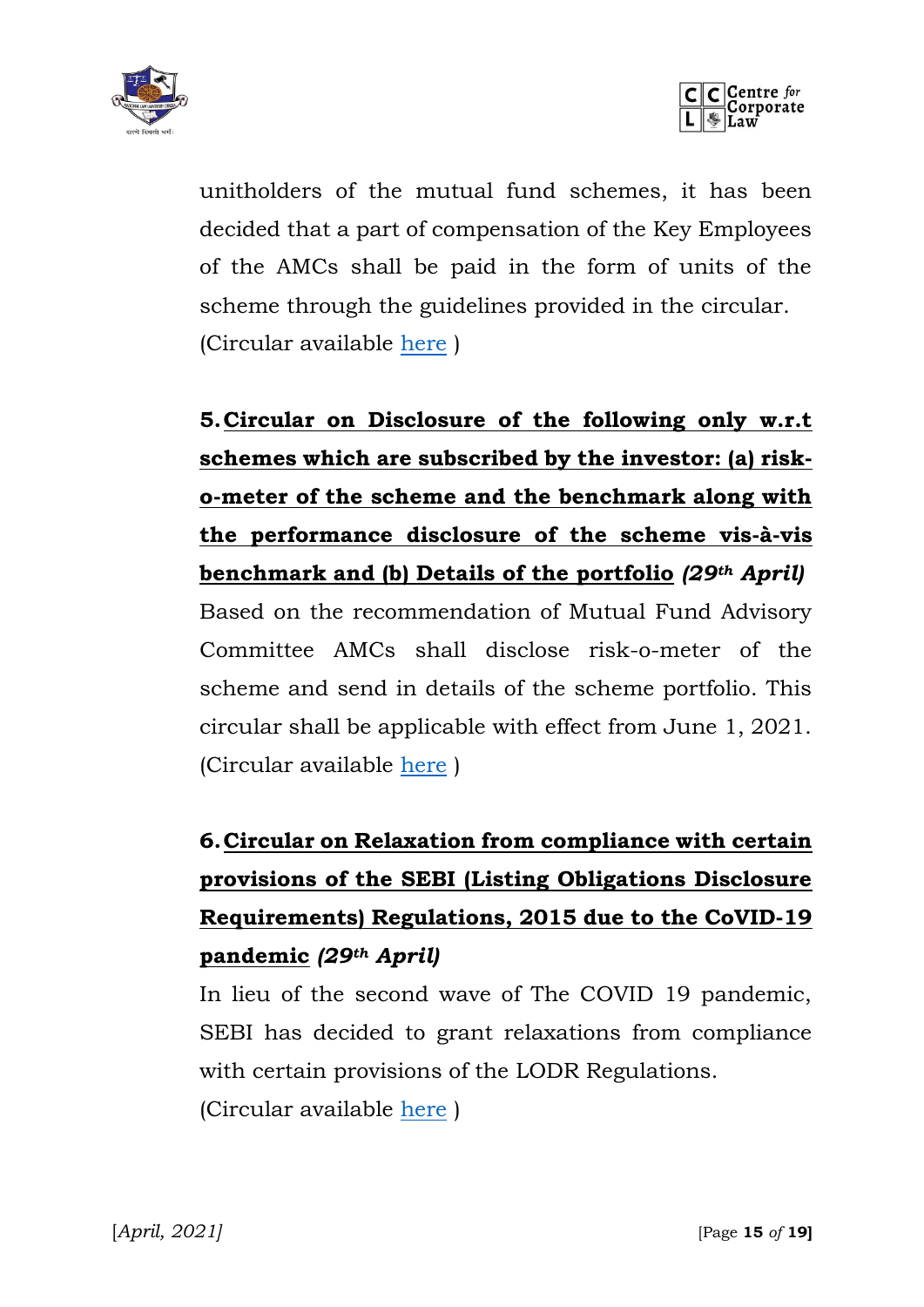



# **7.Circular on Timelines for updation of Scheme Information Document (SID) and Key Information Memorandum (KIM)** *(30th April)*

Considering the difficulties expressed by the industry in light of continuing COVID-19 scenario, it has been decided by SEBI that the updation of SID and KIM for the half-year ended March, 2021 shall be completed by May 31, 2021. (Circular available [here](https://www.sebi.gov.in/legal/circulars/apr-2021/timelines-for-updation-of-scheme-information-document-sid-and-key-information-memorandum-kim-_50020.html) )

## **8.Circular on Guidelines for warehousing norms for Agricultural and Agri-processed goods and nonagricultural goods** *(16th April)*

SEBI issued Guidelines for warehousing norms for agricultural/agri-processed goods and non-agricultural goods (only base/industrial metals) underlying a commodity derivatives contracts having the feature of physical delivery.

The Circular noted that a robust and credible warehousing infrastructure is sine qua non for an effective Commodity Derivatives Market that can inspire confidence amongst the market participants and other stakeholders.

(Circular available [here.](https://www.sebi.gov.in/legal/circulars/apr-2021/circular-on-guidelines-for-warehousing-norms-for-agricultural-and-agri-processed-goods-and-non-agricultural-goods-only-base-and-industrial-metals-_49838.html))

## **9.Relaxations relating to procedural matter – Issues Listing** *(22nd April)*

SEBI extended the validity of relaxations for Rights Issue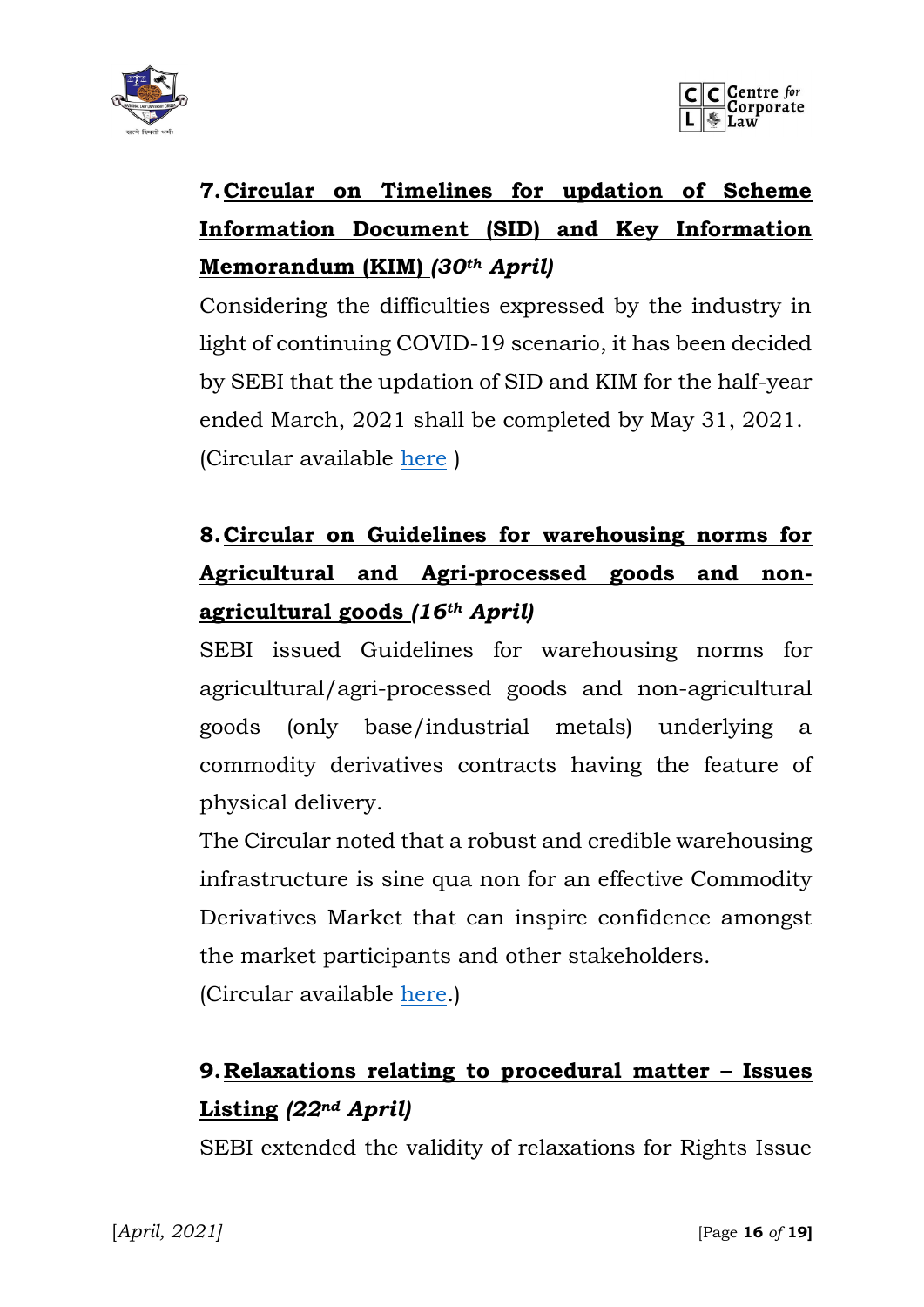



up to September 30, 2021.

SEBI had previously issued similar orders in its Circular dated May 6, 2020 granting one-time relaxations from strict enforcement of certain regulations of the SEBI (Issue of Capital and Disclosure Requirements), Regulations, 2018.

(Circular available [here.](https://www.sebi.gov.in/legal/circulars/apr-2021/relaxations-relating-to-procedural-matters-issues-and-listing_49900.html))

## *10.* **Circular on Standardizing and Strengthening Policies on Provisional Rating by Credit Rating Agencies for Debt Instruments** *(27th April)*

This circular strengthened and standardized the policies on provisional rating, subsequent to consultation with various stakeholders.

SEBI under a Circular dated November 1, 2016 had advised Credit Rating Agencies to frame detailed policies on provisional rating. The strengthened policy prescribes Rating Symbol, Standardized Team, a validity period and certain disclosures in the press release by Credit Rating Agencies.

(Circular available [here.](https://www.sebi.gov.in/legal/circulars/apr-2021/standardizing-and-strengthening-policies-on-provisional-rating-by-credit-rating-agencies-cras-for-debt-instruments_49951.html))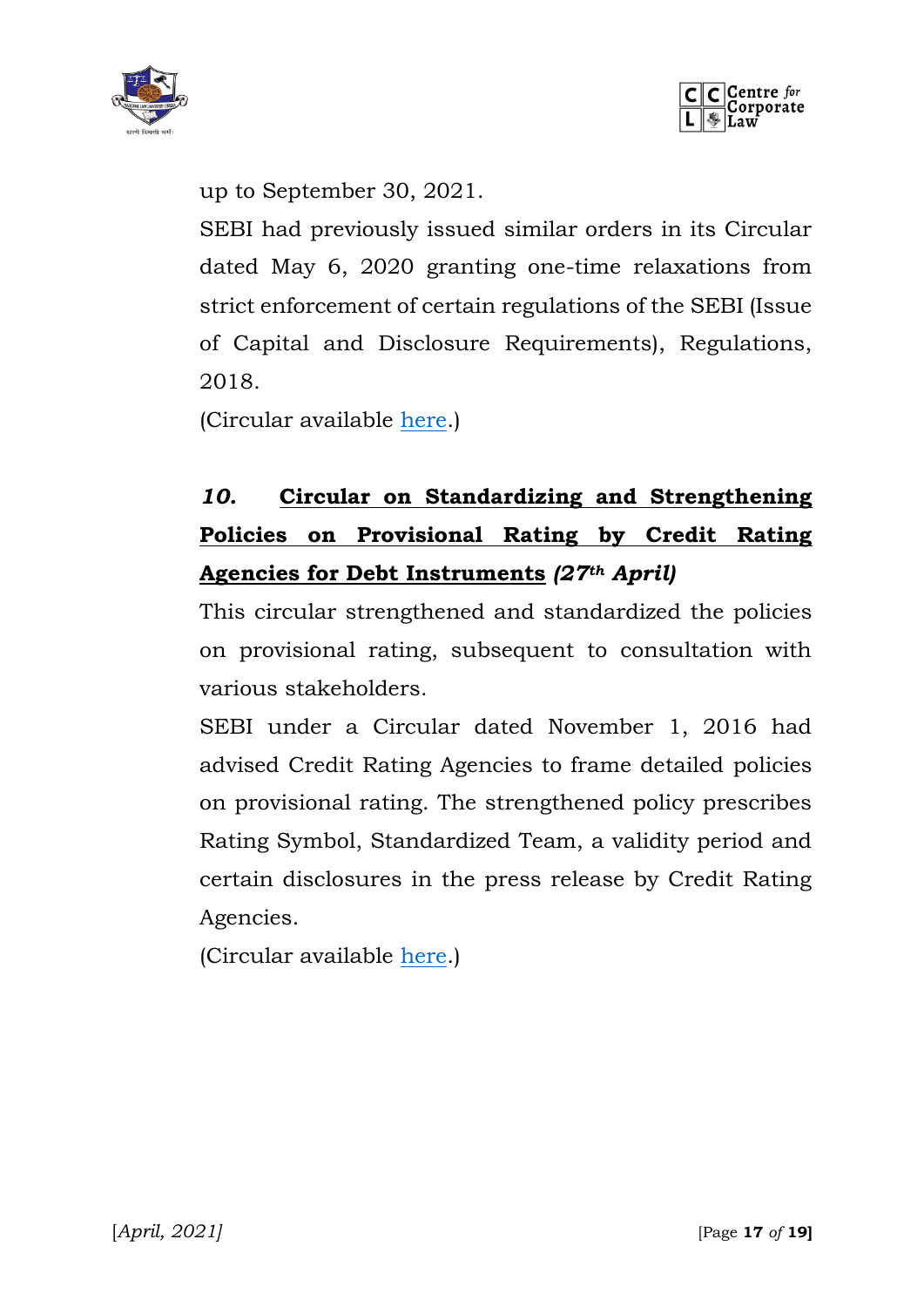



### **MINISTRY OF CORPORATE AFFAIRS**

### **AMENDMENTS**

### **1.Companies (Accounts) Second Amendment Rules, 2021** *(1st April)*

The MCA vide its notification amended Rule 3(1) of the Companies (Account) Rules, 2014. This provides that the book of accounts and other relevant books and papers maintained in electronic modes and hence made accessible in India for subsequent reference.

(Notification available [here\)](http://www.mca.gov.in/Ministry/pdf/AccountsSecondAmendmentRules_13042021.pdf)

## **2.The Companies (Audit and Auditors) Second Amendment Rules, 2021** *(1st April)*

The MCA vide its notification amended Rule 11(g) Companies (Audit and Auditors) Rules, 2014. This amendment substitutes the phrase, 'Whether the company,' with 'Whether the company, in respect of financial years commencing on or after the 1st April, 2022' (Notification available [here\)](http://www.mca.gov.in/Ministry/pdf/AuditAuditorsSecondAmendmentRules_13042021.pdf)

#### **NOTIFICATIONS**

## **1.Clarifications on the spending of CSR funds** *(22nd April)*

The MCA issued a circular to clarify on the spending of